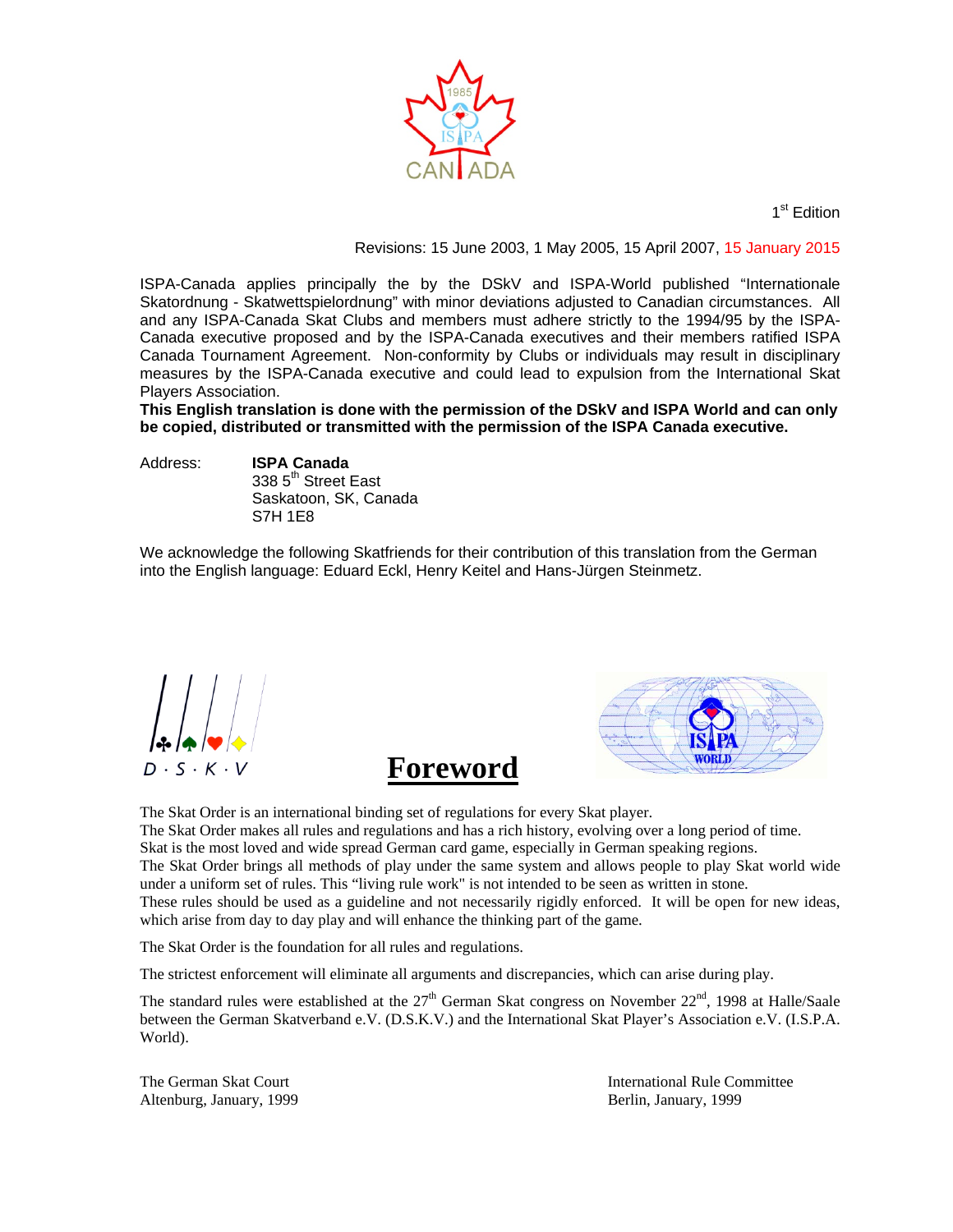## **PLEASE NOTE:**

All rules printed in red are changes that will affect future Skat Court decisions, these should be clipped and pasted over present rules in your rule book. Changes are in force immediately.

All other changes are merely grammatical corrections and will not affect past or future decisions.

## **Index**

|     |                                   | <b>English</b>     | German   |
|-----|-----------------------------------|--------------------|----------|
|     |                                   | <b>Translation</b> | Original |
|     |                                   |                    |          |
|     | <b>Skat Order</b>                 | Page 4             | Seite 4  |
| 1.0 | <b>Generalities (overview)</b>    | Page 4             | Seite 5  |
| 1.1 | Understanding of the game         | Page 4             | Seite 5  |
| 1.2 | The Skat cards                    | Page 4             | Seite 6  |
| 2.0 | Ground rules of the game          | Page 4             | Seite 6  |
| 2.1 | Playing possibilities             | Page 4             | Seite 6  |
| 2.2 | Conditions of game classification | Page 5             | Seite 7  |
| 2.3 | Description of cards              | Page 5             | Seite 7  |
| 2.4 | Multiplier                        | Page 5             | Seite 8  |
| 3.0 | <b>Game introduction</b>          | Page 5             | Seite 8  |
| 3.1 | Determine the table seating       | Page 5             | Seite 8  |
| 3.2 | Dealing the cards                 | Page 5             | Seite 9  |
| 3.3 | Bidding                           | Page 6             | Seite 9  |
| 3.4 | Game announcement                 | Page 7             | Seite 11 |
| 3.5 | Party members                     | Page 8             | Seite 15 |
| 4.0 | <b>Execution of the Game</b>      | Page 8             | Seite 16 |
| 4.1 | The lead                          | Page 8             | Seite 16 |
| 4.2 | Following suit or trump           | Page 8             | Seite 18 |
| 4.3 | Game short cuts                   | Page 9             | Seite 19 |
| 4.4 | <b>Tricks</b>                     | Page 9             | Seite 20 |
| 4.5 | Common basic Principles           | Page 10            | Seite 22 |
| 5.0 | <b>Game value assessment</b>      | Page 11            | Seite 24 |
| 5.1 | Basic values                      | Page 11            | Seite 24 |
| 5.2 | Game multipliers and criteria     | Page 11            | Seite 24 |
| 5.3 | Game values                       | Page 12            | Seite 26 |
| 5.4 | Overbid games                     | Page 12            | Seite 27 |
| 5.5 | Game score sheet                  | Page 12            | Seite 28 |
| 5.6 | Game statement                    | Page 14            | Seite 31 |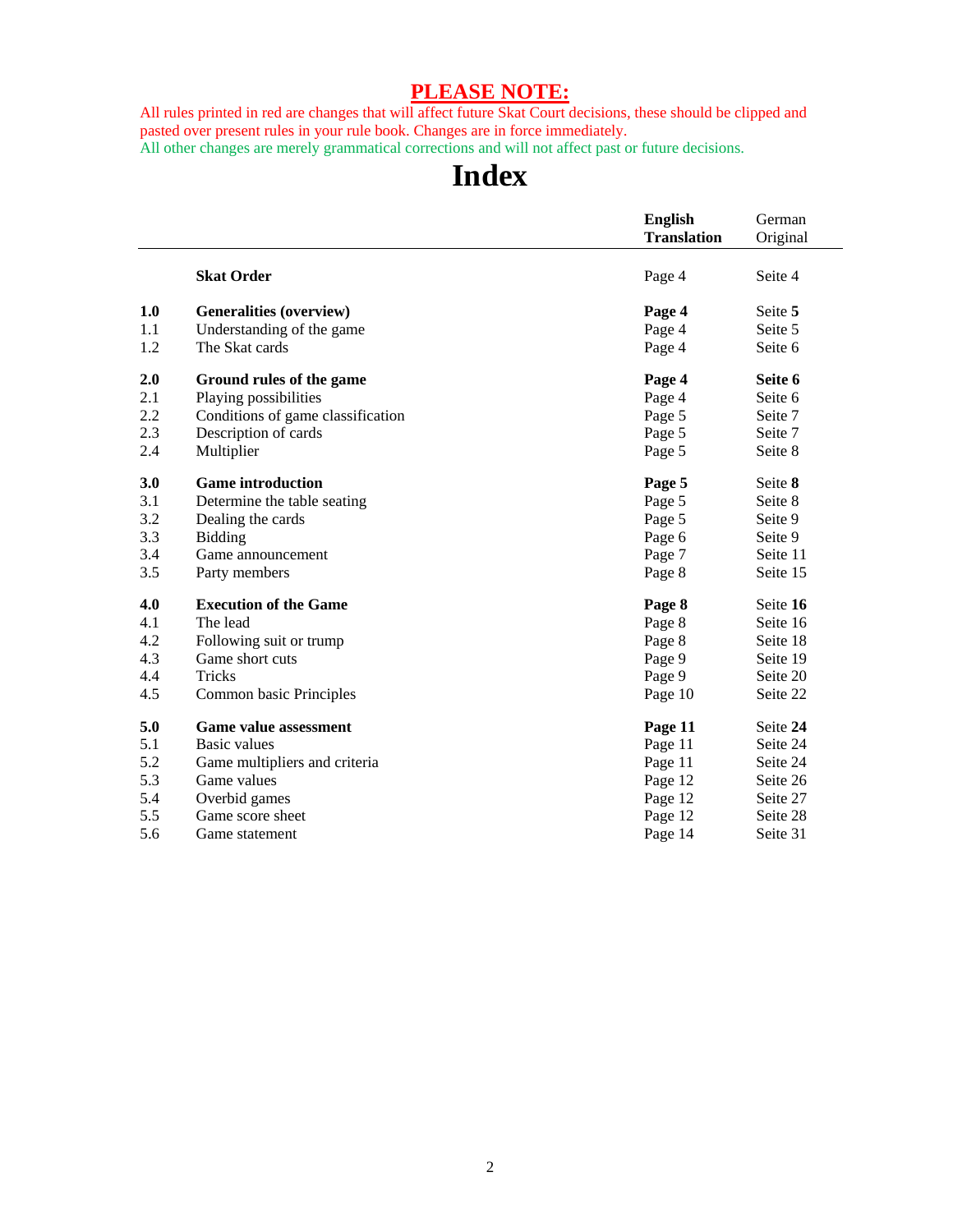## **Tournament Game Order**

|            |                               | <b>English</b>     | German   |
|------------|-------------------------------|--------------------|----------|
|            |                               | <b>Translation</b> | Original |
|            |                               |                    |          |
| 1.0        | <b>General</b>                | Page 15            | Seite 32 |
| 2.0        | <b>Legal questions</b>        | Page 15            | Seite 33 |
| <b>3.0</b> | Organizer                     | Page 15            | Seite 33 |
| 4.0        | Participant                   | Page 16            | Seite 34 |
| 5.0        | <b>Performance assessment</b> | Page 16            | Seite 35 |
| 6.0        | Tournament game plan          | Page 16            | Seite 37 |
| 7.0        | Running a tournament          | Page 17            | Seite 38 |
| 7.1        | Seating                       | Page 17            | Seite 38 |
| 7.2        | Game score list               | Page 17            | Seite 39 |
| 7.3        | Course of the tournament      | Page 18            | Seite 40 |
| 7.4        | End of the tournament         | Page 18            | Seite 41 |
| 8.0        | <b>Game rules</b>             | Page 18            | Seite 41 |
| 9.0        | <b>Game Conditions</b>        | Page 19            | Seite 43 |

## **Addresses**

Deutscher Skatverband e.V. Postfach 100969 D-33500 Bielefeld Germany

International Skat Players Association e.V. Käthe-Dorsch-Ring 19 D-12353 Berlin Germany

## **Definitions of persons named in the Skat Order and the Skat Tournament Order**

| <b>Participant:</b> | Every person participating at the game.                                                |
|---------------------|----------------------------------------------------------------------------------------|
|                     | <b>Playing Partner:</b> Every person at the same table.                                |
| <b>Plaver:</b>      | The three players in the game in question.                                             |
| <b>Opposition:</b>  | The players who play against the successful bidder.                                    |
| Kibitzer:           | People who are watching games on tables they are not playing at. Tournament Organizers |
|                     | and Referees are not considered "kibitzers".                                           |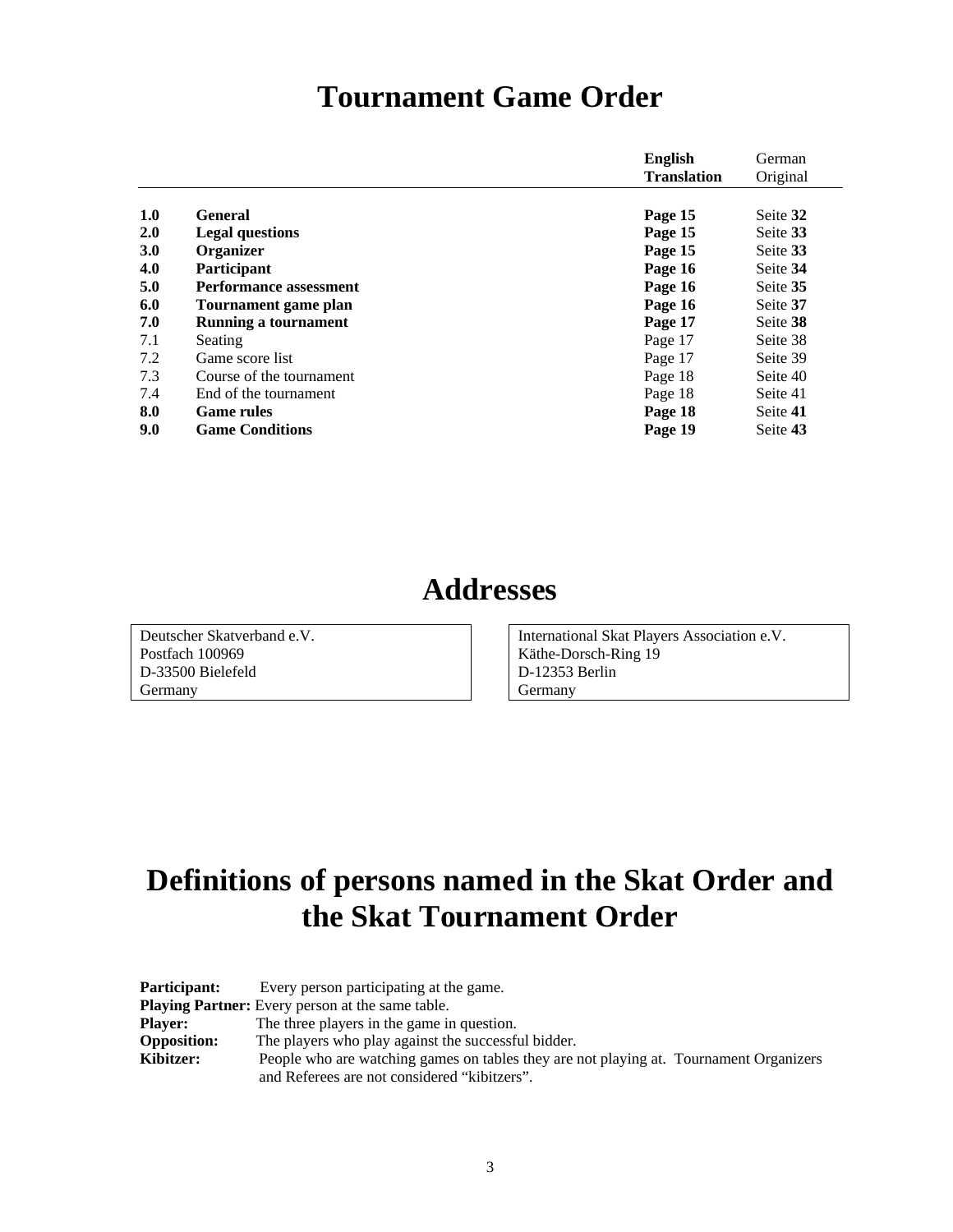## **Skat Order**

## **1.0 Generalities (Overview)**

## **1.1 Understanding of the game**

- 1.1.1 The game of Skat is a card game played by 3 or more players. The game is played by one person against two opposition players.
- 1.1.2 The game started around 1820 in Altenburg, Germany. It has developed out of several older card games.
- 1.1.3 Two cards dealt face down are called the skat and gave the game its name. The origin of the word skat comes from the Italian word (scartare) and the French word (scarter) which both refer to the laid away cards.

## **1.2 The Skat cards**

- 1.2.1 A deck of cards consists of 32 cards in four suits. Each suit has 8 cards in it. The suits are ranked in an ordinal fashion starting with the highest suit, clubs, and proceeding through the other suits in the following order: spades, hearts, and diamonds.
- 1.2.2 Each suit has the following card values:

| $1.$ Ace  | 11 points  |
|-----------|------------|
| 2. Ten    | 10 points  |
| $3.$ King | 4 points   |
| 4. Queen  | 3 points   |
| 5. Jack   | 2 points   |
| 6. Nine   | $0$ points |
| 7. Eight  | 0 points   |
| 8. Seven  | 0 points   |

Each suit has a total of 30 points, so the entire deck contains **120 points**.

## **2.0 Ground rules of the game**

#### **2.1 Playing possibilities**

2.1.1 There are games where the player winning the bid picks up the skat and 'Hand' games where the player winning the bid does not pick up the skat. In both instances there are three kinds of games which can be played:

> Suit Games (Clubs, Spades, Hearts, Diamonds) Grand Games Null Games

| <b>Game Classification</b> | Game Classification I   |                         |               | Game Classification II                   |               |      |        |
|----------------------------|-------------------------|-------------------------|---------------|------------------------------------------|---------------|------|--------|
| <b>Game Categories</b>     | Games with skat pick up |                         |               | Games without picking up the skat (Hand) |               |      |        |
| <b>Suit Games</b>          |                         | Diamonds<br>Diamonds    |               | Hand                                     | Diamond       |      | open   |
|                            |                         | Hearts<br><b>Hearts</b> |               | Hand                                     | Hearts        |      | open   |
|                            |                         | <b>Spades</b>           | <b>Spades</b> | Hand                                     | <b>Spades</b> |      | open   |
|                            | Clubs                   |                         | Clubs         | Hand                                     | Clubs         |      | open   |
| 'Grand' Games              | 'Grand'                 |                         | Grand         | Hand                                     | Grand         |      | ouvert |
| 'Null' Games               | 'Null'                  | Null ouvert             | Null          | Hand                                     | <b>Null</b>   | Hand | ouvert |
| Open or 'ouvert'           | 6                       |                         |               |                                          |               | h    |        |

2.1.2 The distribution possibilities of games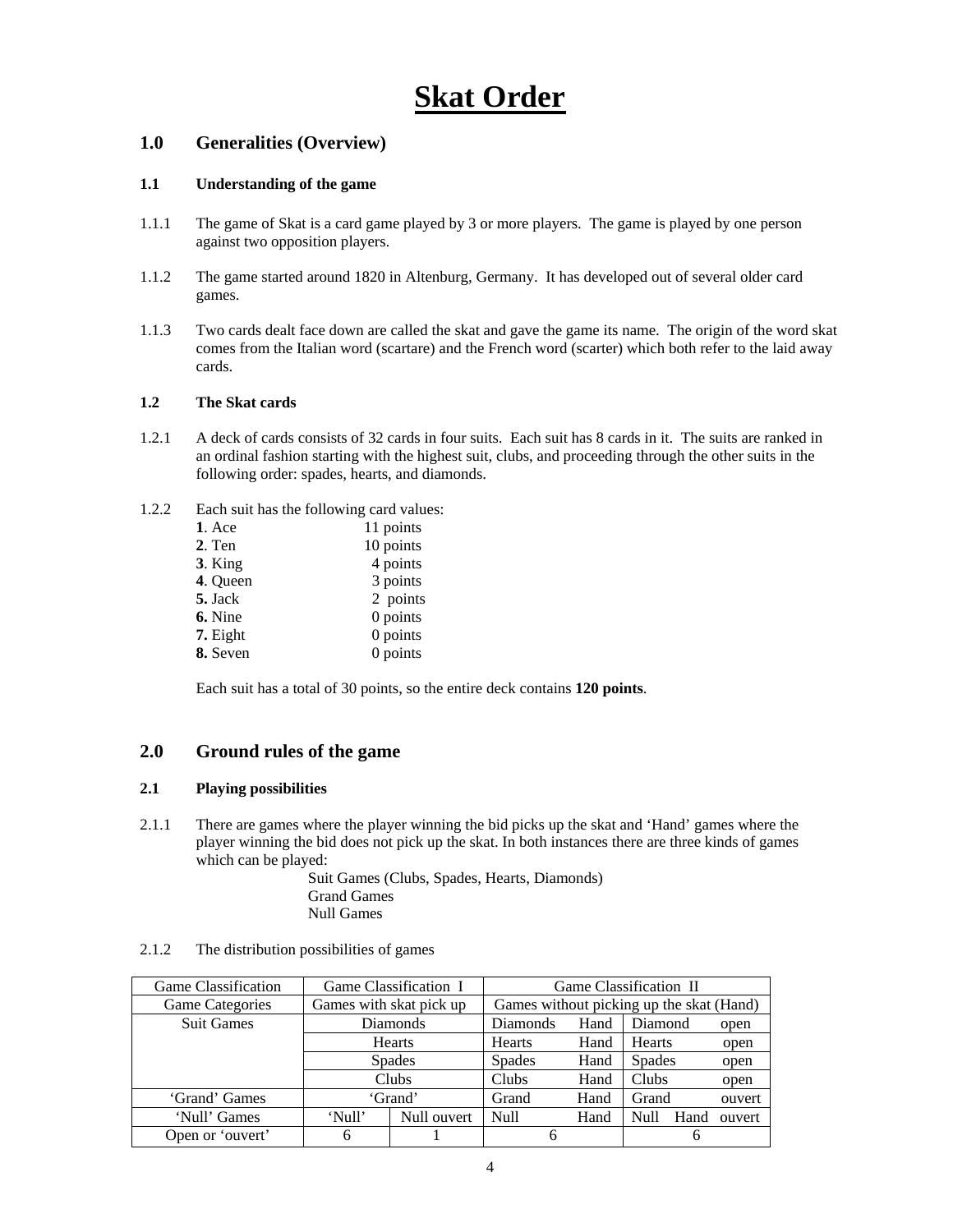#### **2.2 Conditions of the game classification**

- 2.2.1 The skat always belongs to the successful bidder.
- 2.2.2 Games where the skat was picked up and looked at, the player must discard two cards of his choice, and then announce his game.
- 2.2.3 With 'Hand' games, the skat remains unseen, face down. Consequently the player can only announce his game with his 10 hand cards.
- 2.2.4 The bidder determines the game, and announces a game of the 3 types available: 'suit', 'grand', or 'null'.
- 2.2.5 In an open game, the declarer must display his 10 hand cards open faced and clearly visible before the first card will be played. In case of failure, the opposing players are committed to request the declarer to display his cards according to rules. The cards must be grouped and sorted by suit (color) and sequence. Disregarding this rule entitles the opposing players to re-arrange cards to conform to rules.

#### **2.3 Description of cards**

- 2.3.1 In a 'suit' game only one suit is trump. The three other suits are equal in ranks.
- 2.3.2 The highest trumps in a 'suit' game are the jacks, in the rank of the suits (see 1.2.1). The next 7 trumps in the suit are according to their values (see 1.2.2).
- 2.3.3 In a 'Grand' game only the jacks are trump, ranked in the same ordinal fashion as the suits.
- 2.3.4 In a 'Null' game the jacks are just another suit card. The cards are Ace, King, Queen, Jack, Ten, Nine, Eight, Seven.

#### **2.4 Multiplier**

- 2.4.1 Trump in uninterrupted sequence from the Jack of clubs down.
- 2.4.2 A player can play **with** or **without** multipliers.
- 2.4.3 'Suit' games can reach up to with 11 multipliers or without 11 multipliers (4 Jacks, 7 Trump cards). 'Grand' games are played up to only with or without 4 multipliers.

#### **3.0 Game introduction**

#### **3.1 Determine the table seating**

- 3.1.1 The table succession is drawn or set. Number 1 chooses a seat (Seat #1); the rest of the players follow clockwise.
- 3.1.2 A new player can only join if **all** agree, and a new round is started. If he does not replace a departed player he has to sit to the right of the player seated in Seat #1.

#### **3.2 Dealing the cards**

3.2.1 The person sitting in Seat #1 deals the first hand. His right neighbor must deal the last game of a round; he finishes a round.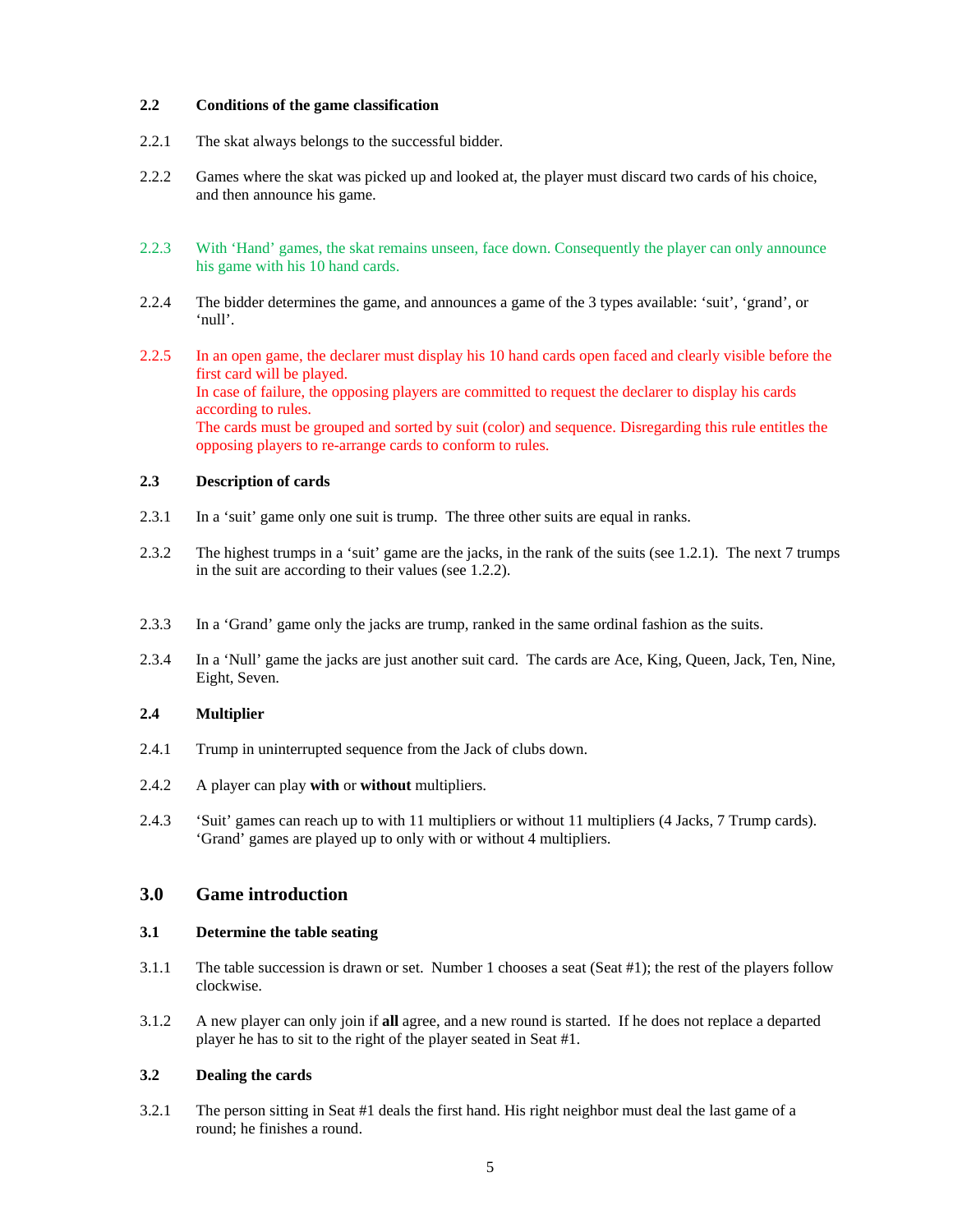- 3.2.2 The dealer has to thoroughly shuffle the cards. The player to the right of the dealer must cut **once**, and then the cards are dealt from the top.
- 3.2.3 If the cards are ruffled or stacked they have to be shuffled one more time before being cut.
- 3.2.4 Cutting the cards is a requirement. There have to be a minimum of **four** cards either cut or left in order for a cut to be valid.
- 3.2.5 If a player at a table with more than three players is temporarily absent, the player to his immediate right can cut the cards, unless the absent player has reserved his right to cut the cards. A referee regulates too much of a wait.

3.2.6 Beginning to the left of the dealer, the cards are dealt in the following order.

 First 3 cards to each player, then 2 cards as the skat, then 4 cards to each player, then 3 cards to each player.

- 3.2.7 If there are 4 players seated at the table, the dealer does not receive any cards. If there are more than 4 players, then the two people seated to the immediate left of the dealer and the person seated to the immediate right of the dealer are the three players.
- 3.2.8 If during dealing one or more cards become visible, regardless of whose fault, the cards must be dealt again.
- 3.2.9 A redeal only has to be done if the objection about the unequal card distribution was done before the end of the bidding; or if both parties have a wrong number of cards (see 4.5.6).
- 3.2.10 Objections about mixing, cutting and dealing of cards has to be done **before** looking into your hand.
- 3.2.11 If a player deals a hand out of turn the game is annulled even if it is the last game of the round. The game is replayed. A round is concluded when the last game of that round is properly recorded, even if an error in play was committed and only noticed during the play in the first game in the next round **(see 4.1.1.)**. If the last game in a series was incorrectly marked, the round is completed when the list is signed.
- 3.2.12 If there is an incorrect deal **within** a round, **all** games are replayed from where the misdeal took place.
- 3.2.13 Games dealt out of turn in previous rounds or if a point of error cannot be established the entries remain valid. Only rounds in progress are replayed beginning with the first player in Seat #1.
- 3.2.14 A player who during or after an orderly deal picks up or turns over the Skat is excluded from bidding.
- 3.2.15 Anyone who during or after dealing had picked up the skat, is also excluded from bidding. In this case the trespasser has to shuffle his 12 hand cards of which the dealer pulls 2 cards. These are laid face down as Skat. The original skat may only be handed over if it can be clearly identified by all players.
- 3.2.16 After every legal deal there **has to be** a valid game. A passed in game is also a valid game (see 3.3.7.).

## **3.3 Bidding**

- 3.3.1 After dealing, the declarer is determined by a bidding process of bid and hold of game values (see 5.1 to5.3 with evaluation scheme) The minimum bid is 18 the maximum bid is 264.
- 3.3.2 The player who had received the first cards . (for hand) invites the player to his left to start bidding . The player in forehand asks his neighbor to his left (middle hand) to start bidding. Middle hand as well as rear hand are bound to use valid values but are not necessarily in their numerical sequence. To avoid disputes , bidding should be in numbers.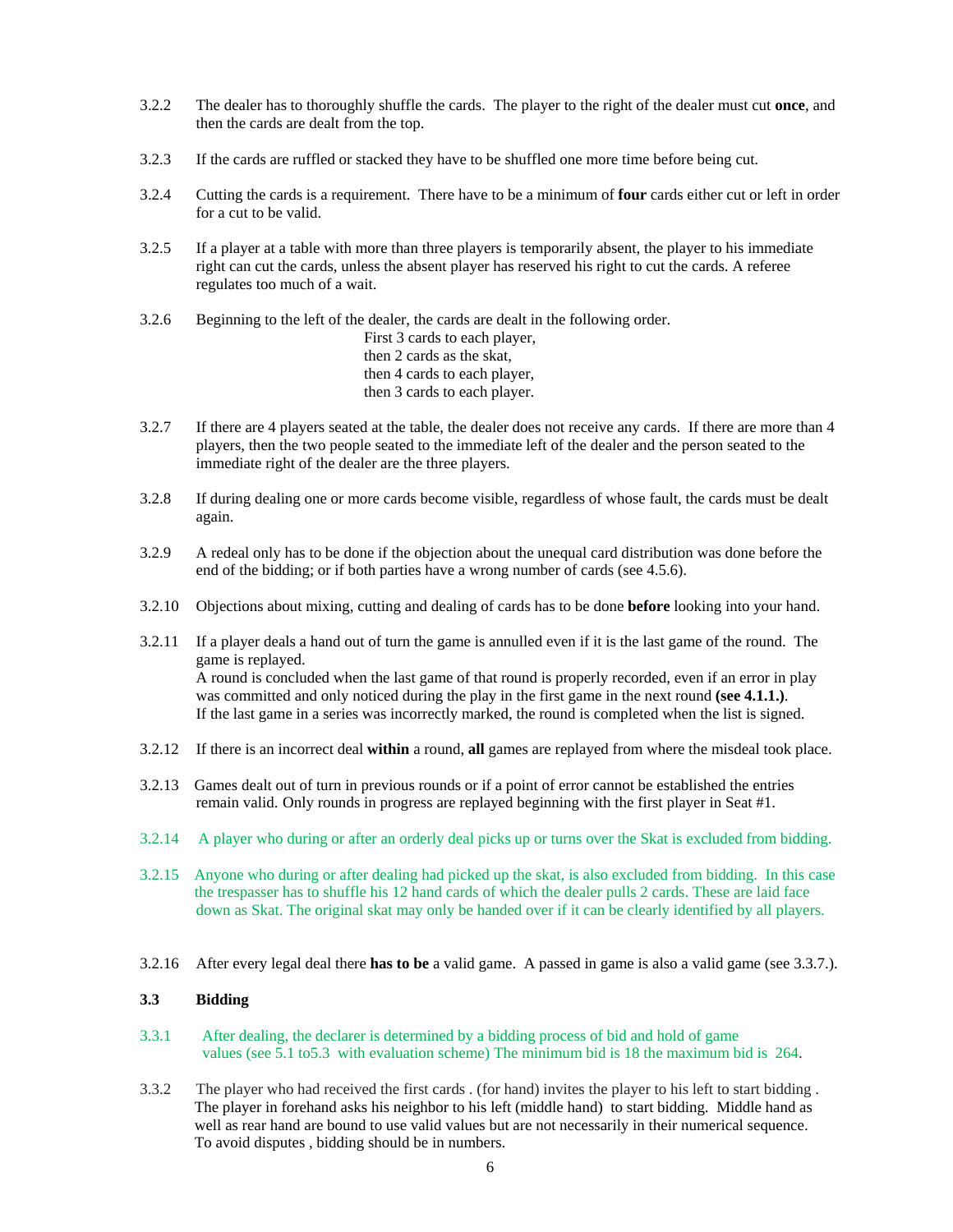- 3.3.3 If fore-hand has no game from the bid received fore-hand passes. Hind- hand now bids to middle-hand in the same way or passes.
- 3.3.4 If middle- hand does not want to play, or his highest possible bidding value does not match that of fore-hand, he must pass. Hind-hand may continue bidding or pass.
- 3.3.5 The player is always the one who offered or held the highest bid.
- 3.3.6 If middle- hand and rear- hand do not bid, **fore-hand can** pick up the skat without bidding (or announce a hand game). Forehand is then obligated to play a game. If forehand has no bid of 18, he must wait for a bid from middle hand. If middle hand passes, he **must wait** for a bid from hindhand before he can pass.
- 3.3.7 If there is no bid the game is passed in. The **next** player deals. It is illegal for the same player after a correct deal to deal again (see SKWO 9.4).
- 3.3.8 The announcement of a pass, bidding and holding of bids is irrevocable.
- 3.3.9 If a player looks into another player's skat or picks up the skat and looks at it before the bidding was finished, he is excluded from any further bidding. Furthermore, the two other players do not have to honor their bids. They may pass or start the bid over. The same situation occurs if the dealer or another player views the skat before bidding has stopped. Players who have passed before the bidding has started are excluded from further bidding (see 3.3.10).
- 3.3.10 If after completion of the bidding only the opposition has the incorrect number of cards, the declarer has a game that at least the bidding value and the number of present or absence of peaks corresponds won. Will the single player play his game, the number of cards have to be corrected (see also 3.2.15). If only the declarer has an incorrect number of cards, he lost the game.
- 3.3.11 When after completion of bidding it is revealed that before completion of the bidding the skat was uncovered the declarer may decide whether he wants to play or to fold (eingepasst).

#### **3.4 Game an announcement**

- 3.4.1 The successful bidder must announce a valid game (see 3.4.4 and 3.4.7). The announcement has to be complete, e.g. 'hand' games and 'ouvert' games must be announced to be counted. The announcement is irrevocable.
- 3.4.2 The player can announce a game according to the bid or a higher value.
- 3.4.3 After the successful bidder looks in the skat and finds a jack who makes his bid impossible to reach, he can announce a game that corresponds with his bid and declare a loss (see 5.4.1). **Example:**  A game of Spades without four is bid on (maximum bid 55); bid is reached at 50. The Jack of Clubs is

in the skat. Game announcement – Hearts. A game of Clubs without four is bid on (maximum bid 60); bid is reached at 59. The Jack of Spades is

in the skat. Possible games – Clubs or Hearts.

- 3.4.4 A game announcement becomes invalid when all players recognize such an announcement is an obvious contradiction to basic game-rules. This includes the announcement of hand-games, opensuit games and grand-ouvert, counting all multipliers after Skat pick-up. Exchanging the laid-down Skat or re-naming the announced game is not permitted. Announcing a no longer playable "null" game results in loss of a *color suit- or grand game with consideration of the last bid and the number of held or missing Jacks.*
- 3.4.5 A wrong game announcement (not punishable) is to be corrected immediately, but **the announced game** has to be in the same suit and bid.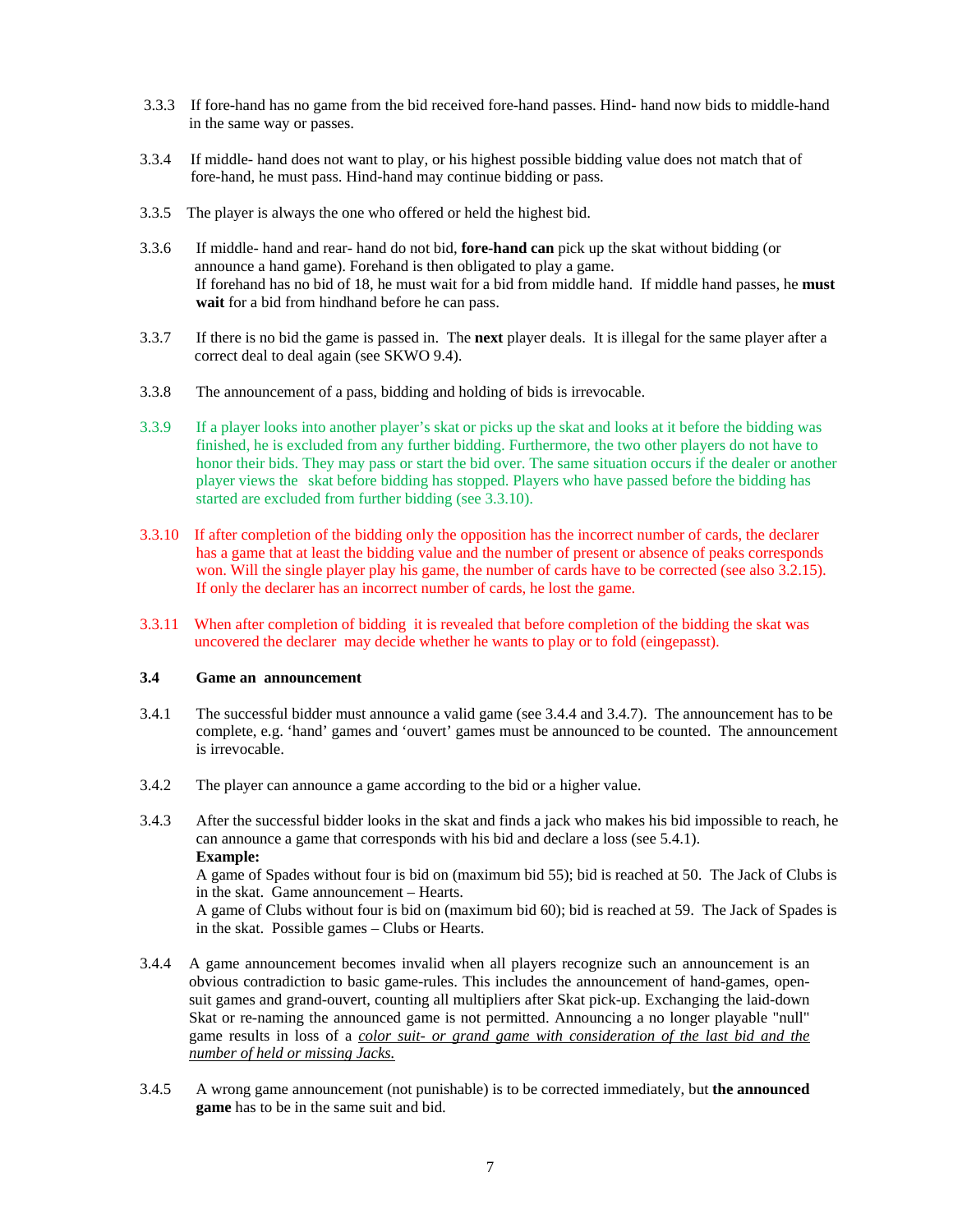- 3.4.6 Announcing a game with more or less than 10 hand-cards means, provided a proper deal took place, a lost game, without counting "Schneider or Schwarz". A card played out by the player, before announcing the game is -*like in "ouvert" games laid out cards -* still considered a hand-card.
- 3.4.7 If the skat was exchanged or looked at after the game announcement, the game is lost. Normal values, not 'Schneider' or 'Schwarz'.
- 3.4.8 After announcing a valid game the skat can not be changed or looked at anymore. If this is done by a player the game is lost with normal values, not 'Schneider' or 'Schwarz'.

#### **3.5 Party members**

- 3.5.1 The three players consist of two parties, the player and the opposition players.
- 3.5.2 Every opposition player is involved in the winning and losing of games. Every player is responsible for mistakes and games given up.
- 3.5.3 The player will receive for a game he wins from each opposition player the full amount. If the player loses a game, both of the opposition players will receive the full amount.
- 3.5.4 A player not playing the current game is allowed to only look in one hand. This, however, is not a right. It's only a privilege.

#### **4.0 Execution of the game**

#### **4.1 The lead**

- 4.1.1 **The game starts with the announcing of the game.** After the announcement, forehand plays out. After this the player who takes a trick leads. If the player leads out of turn before announcing the game, the game is lost with the last bidding value and all multipliers.
- 4.1.2 A played card cannot be taken back. If the game shall be continued after a rule infraction, the proper corrections have to be made.
- 4.1.3 Playing **out of turn** ends the game. The game is won or lost at this point with the accumulated points.
- 4.1.4 If someone played out wrong or went against the rules before the game was won, the guilty party loses the game at normal value excluding 'schneider' or 'schwarz'.
- 4.1.5 If the player needed a higher multiplier to win the game and a rule infraction by the opposition was made the player wins the game unless the opposition had already achieved the necessary points to win (see 5.4.3).
- 4.1.6 The guilty party has to keep on playing if the other party demands it. Then the mistake is considered void.
- 4.1.7 If a false lead is noticed after the trick is complete, the mistake is void (see 4.4.1).
- 4.1.8 It is not permitted for the opposition players to hinder or stop one another in committing a false *lead nor to hinder or stop committing a breach of rules.* Violations to this rule will consequently result in the application of rules 4.1.3 to 4.1.6 (see also 4.2.9) .
- 4.1.9 Two or more cards played or dropped by the opposition player or his partner flashing a card or playing out wrong ends the game. The outstanding tricks belong to the player. This decision is made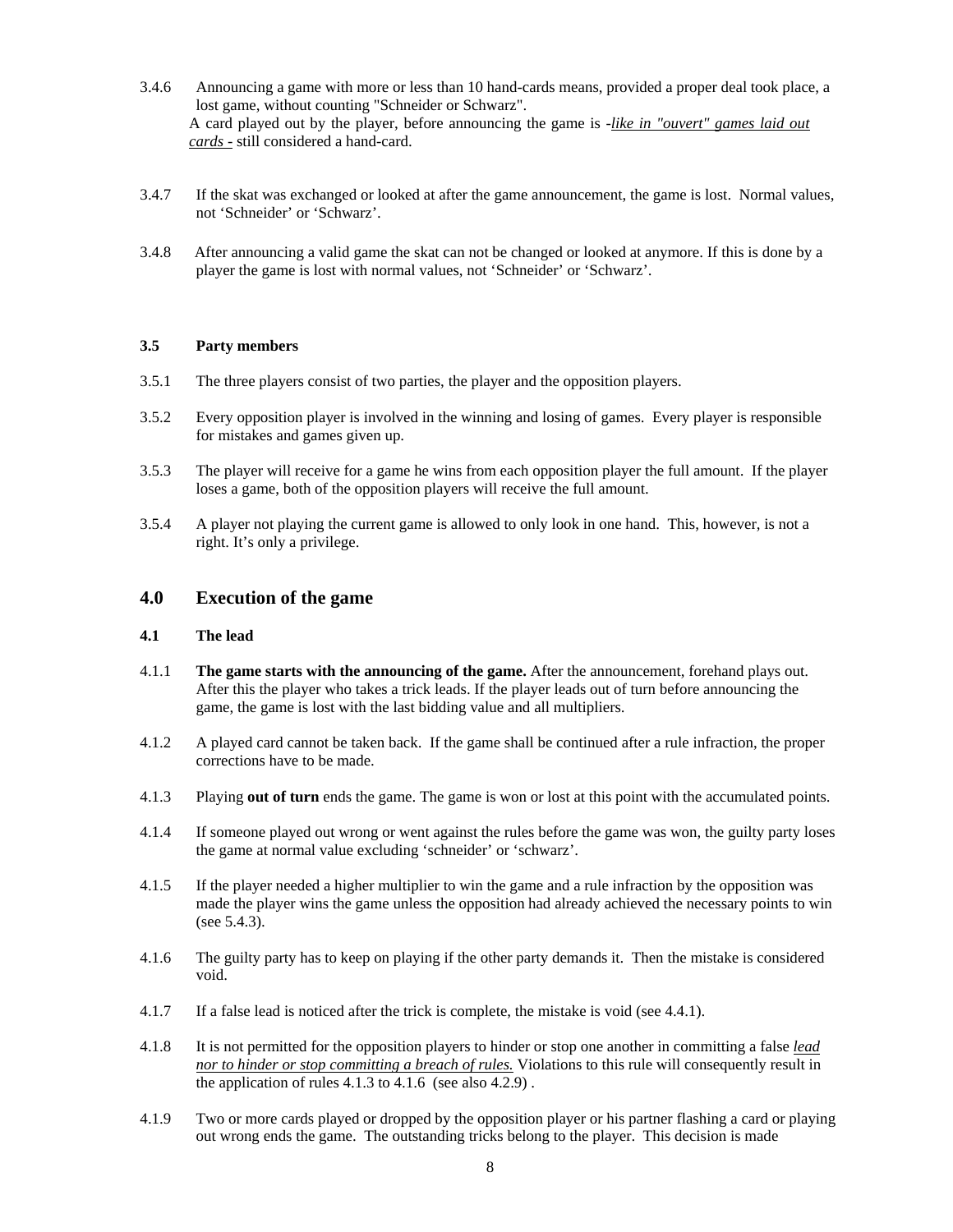according to rules 4.1.3 - 4.1.6. The player is not punished for dropping a card. He can also put a pulled out and visible card back into his hand (advantage to the opposition).

- 4.1.10 A false lead on the last trick is irrelevant.
- 4.1.11 Every player, including the dealer, is entitled to object a rule infraction.

#### **4.2 Following suit or trump**

- 4.2.1 After the lead the player to his left plays a card, then the third player. The card has to be in the right suit or chosen trump, if at all possible.
- 4.2.2 If a player does not have the played suit, he/she is entitled to trump, or discard a card. If trump is demanded and cannot be followed any card can be disposed.
- 4.2.3 If a player is **not following suit or trump** but has one, the game ends and is judged by the rules (see 4.1.3 – 4.1.6). If it is asked to continue the game the mistake has to be corrected.
- 4.2.4 If the error in not following suit or trump is found during or after the game has ended, the play is stopped and judged **retroactive** from the infraction (see 4.1.3 – 4.1.5).
- 4.2.5 The right to claim a wrong play is void if both parties **throw in their cards**.
- 4.2.6 If a player after a correct deal during the game has more or less cards because he mistakenly played too many cards on a trick or put too many or not enough cards in the skat or any other infraction, the game is won by the opposition with the correct number of cards. A higher game value has to be proven in a regular play.
- 4.2.7 Pulling or playing a card from your hand before it is your turn, which may influence the outcome of a trick, is prohibited. The rules from 4.1.3 to 4.1.6 are applicable.
- 4.2.8 A game is immediately terminated if during the game the skat is viewed or exposed by a player. The outcome of the game is determined by rules 4.1.3 to 4.1.6.
- 4.2.9 All players must refrain from comments and gestures, which could influence the outcome of the game. Infractions are covered under rules 4.1.3 to 4.1.6.

## **4.3 Game short cuts**

- 4.3.1 In general every game has to be played to the end. However the bidder is entitled to declare his announced game as lost right away or as long as he/she has still 9 cards in the hand. The lost game is marked with the bid plus all multipliers.
- 4.3.2 With less than 9 cards in his/her hand the bidder can only give up with the permission of at least one opposition player (joint liability).
- 4.3.3 A game is terminated if one opposition player gives up (joint liability) See rules from 4.1.3 to 4.1.6.
- 4.3.4 If the bidder, playing a suit or grand, shows or lays his cards on the table **without an explanation**, this indicates that he will make all remaining tricks. If the opposition makes a trick, the remaining cards from this point on belong to the opposition and the game is over. The rules 4.1.3 to 4.1.6 are applicable. **Displaying the cards in a 'null' game indicates that the player does not make a trick.**
- 4.3.5 An opposition player may only play open, if the declarer regardless of game standing will make no more tricks, if he does, all remaining tricks go to the declarer, Rules 4.1.3 to 4.1.6 will apply.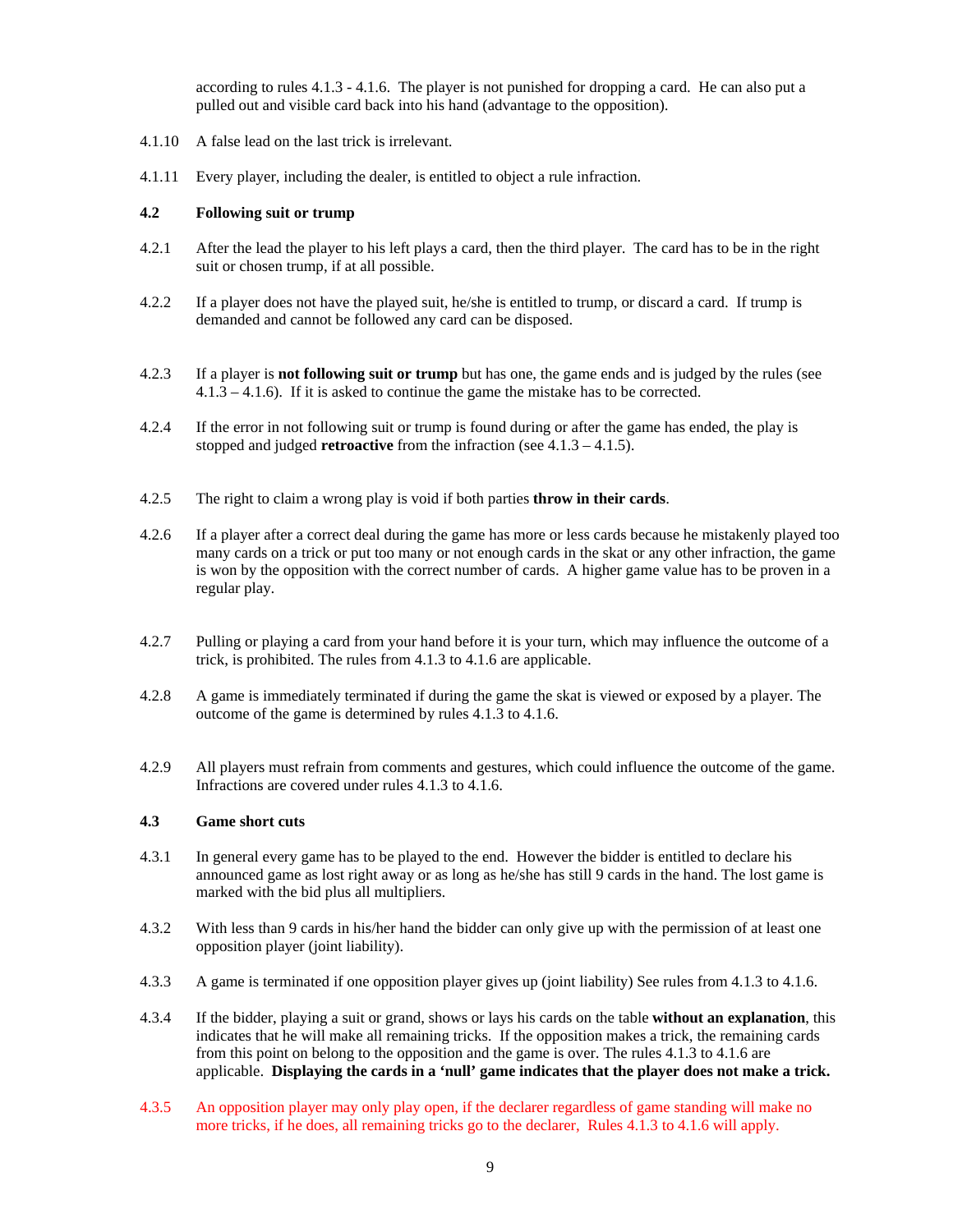4.3.6 If a player throws his cards in, the game is ended and he can count only the points he has at that moment (see rule 4.3.1).

#### **4.4 Tricks**

- 4.4.1 A trick consists of a card from forehand, middlehand and hindhand. As soon as the third card is played the trick is finished.
- 4.4.2 The trick belongs to the player which played according to the rules
	- and had the highest ranked card in the suit.
	- if a suit is played and not trumped or followed in the suit then the player who leads wins the trick.
	- if one player trumps a played suit then that player wins the trick.
	- if a suit played is trumped then trumped again, the trick is won by whichever player had the highest trump.
	- If a trump is led, the player who plays the highest trump wins the trick.
	- If a trump is led and is no other trump is played then the player who leads wins the trick.

**The player who made the trick is allowed to play the next card before retrieving his trick.** 

- 4.4.3 The tricks have to be retrieved in such a fashion that the last card played is visible to every player. Otherwise a trick must be shown upon request by **one of the players**, which did not play a card to the next trick.
- 4.4.4 Every trick must immediately be retrieved and piled up in sequence until the game is finished. This is to enable to check sequences of tricks if required.
- 4.4.5 If the bidder does not collect one or more tricks, he indicates that he has to take all remaining tricks. If this is not the case (see 4.3.4) the opposition claims these tricks and all the remaining tricks. The rules 4.1.3 to 4.1.6 are applicable. For the opposition only rule 4.4.4 applies.
- 4.4.6 Reviewing, counting or exposing turned over tricks by any player terminates the game, according to rules 4.1.3 to 4.1.6 (also see 4.4.3).

#### **4.5 Common basic principles**

4.5.1 The paramount game commandment is to observe and strictly adhere to the individual points of the Skat order. This is essential to further and institute uniform Skat-Rules.

#### **4.5.2 Every participant has to conduct himself in a sporting and fair manner and never attempt to use improper or questionable tactics while playing the game.**

- 4.5.3 Cards have to be dealt so that no one can identify the face. The cards should only be picked up after all ten cards are dealt. **(This will eliminate unnecessary complaints)** (see 3.2.10).
- 4.5.4 The player who wins the bid is the only one who can view the skat (see 2.2.1, 3.3.9, 3.4.8 and 4.2.8).
- 4.5.5 Every player must pick up and hold his cards so that they are not visible to the other two players. It is not permitted to look into another player's cards or receive information about them.
- 4.5.6 Every player must count his cards after the deal and complain before the end of the bidding if he has too many or not enough cards (see 3.2.9).
- 4.5.7 Every party has to take their own tricks.
- 4.5.8 Counting out loud, the trump or points, is not allowed (see 4.2.9).
- 4.5.9 A player can only stop playing after a round is complete. He has to announce this intention before the round begins.
- 4.5.10 Violations against the Skat Order and the Skat rules and regulations are to be **immediately** addressed by every player. If there is a complaint a referee should be called to settle the argument. Objection to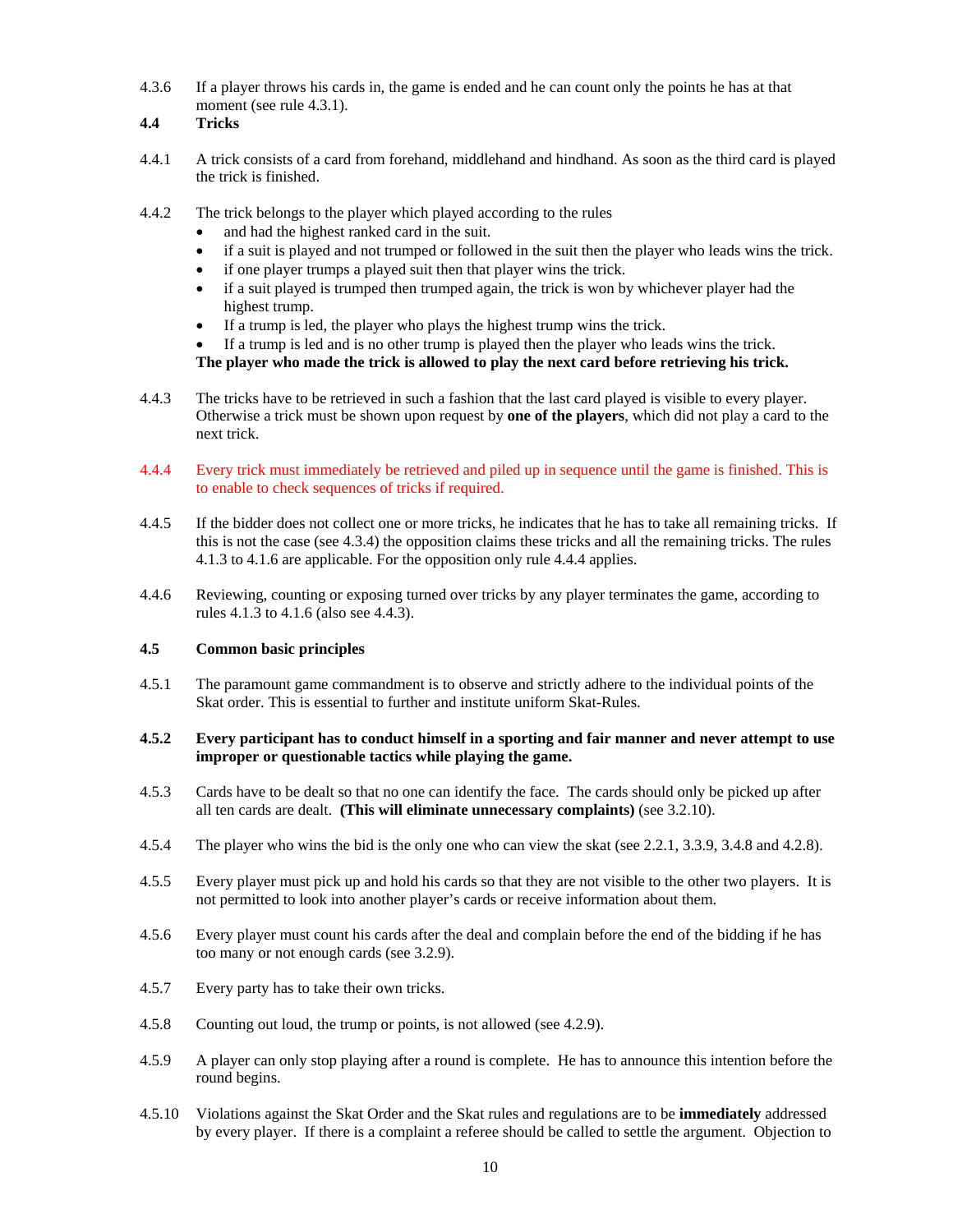a referee's decision must be made before the next series starts. Consequently a referee committee must deal with such objection before the tournament results are announced (see also SkWO 7.3.3).

## **5.0 Game value assessments**

## **5.1 Basic values**

| 5.1.1 | Every 'suit' game and 'Grand' has a constant value: |                |
|-------|-----------------------------------------------------|----------------|
|       | Diamonds                                            | 9              |
|       | Hearts                                              | 10             |
|       | <b>Spades</b>                                       | 11             |
|       | Clubs                                               | 12             |
|       | Grand and Grand 'Ouvert'                            | 24 (see 5.2.6) |
| 5.1.2 | Every 'Null' game has its own value:                |                |
|       | Null                                                | 23             |
|       | Null 'Hand'                                         | 35             |
|       | Null 'Ouvert'                                       | 46             |
|       | Null 'Ouvert' 'Hand'                                | 59             |
|       |                                                     |                |

#### **5.2 Game multipliers and criteria**

| In 'suit' and 'Grand' games, the following multipliers apply: | 5.2.1 |
|---------------------------------------------------------------|-------|
|---------------------------------------------------------------|-------|

| Level          | <b>Category I</b>          | Games where the skat is picked up                    |
|----------------|----------------------------|------------------------------------------------------|
|                | Play with 1                | Won or Lost                                          |
| $\mathfrak{D}$ | Schneider                  | Won or Lost                                          |
| 3              | Schwarz                    | Won or Lost                                          |
| Level          |                            | Games where the skat is not picked up ('Hand')       |
|                | <b>Category II</b>         | (If you don't pick up the skat, you can add one more |
|                |                            | multiplier for >Hand<)                               |
| っ              | Play with 1                | Won or Lost                                          |
| 3              | Schneider                  | Won or Lost                                          |
|                | <b>Announced Schneider</b> | Won or Lost                                          |
|                | <b>Schwarz</b>             | Won or Lost                                          |
| 6              | <b>Announced Schwarz</b>   | Won or Lost                                          |
|                | Open                       | Won or Lost                                          |

#### 5.2.2 **The bidder with 61 points, including the two-skat cards wins basic game**.

- 5.2.3 A party is '**Schneider**' with 30 or less points.
- 5.2.4 The party who does not make a trick is considered '**Schwarz**'. A trick made without points constitutes only 'Schneider'.
- 5.2.5 **Announced "Schneider"** or **announced "Schwarz"** in a **Hand Game** will only count, when the player actually announced the values, i.e. for it to be added to the multipliers. If a greater game value is achieved, the greater value counts. If the announced values are not achieved, the game is lost in the announced values. This means the loss counts singularly only in the announced values even if the player stays Schneider (Schneider and Schneider announced). There is no "Own Schneider."

**Example**: Middle-hand plays Grand hand with two and announces "Schneider". The opposition gained 32 points; consequently, the Player loses the Grand, "Schneider" announced. An argument developed, when the Player disagreed with his 88 points to be assessed Schneider.

What would the total loss be if the player has stayed in Schneider himself? The Player loses Grand with two, play 3, Hand 4, Schneider 5, Schneider announced 6 lost  $12 \times 24 = 288$  points.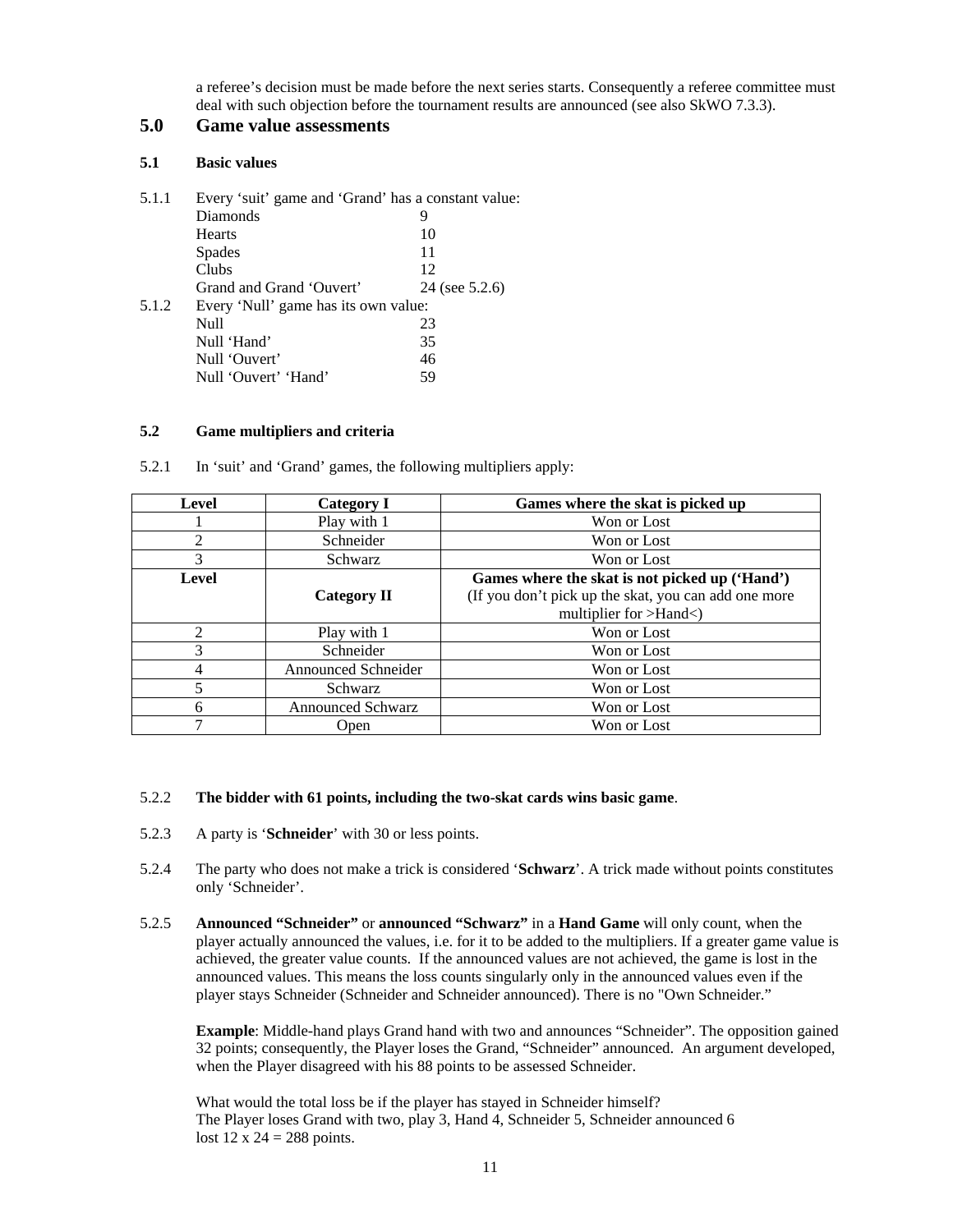When the Player loses the game in the announced value, and in addition would have stayed Schneider himself, his own Schneider does not count as additional multiplier hence no double Schneider is counted in the loss (No "Own Schneider").

- 5.2.6 **Open** ('ouvert') is a valid multiplier in 'suit' and 'grand' games. The bidder has to collect every trick. These games take in all the multipliers all the way to '**Schwarz announced**'. For example, a game of Clubs 'ouvert' with two Jacks would count  $12 \times 9 = 108$  points. A game of 'Grand' with four Jacks would count  $24 \times 11 = 264$  points.
- 5.2.7 A 'Null' game is won by the declarer by making no trick
- 5.2.8 In case of doubt the player has to prove that 'Schneider' and 'Schwarz' was achieved. The opposition must prove that the game was indeed lost for the player.

#### **Game values**

- 5.2.7 The values of the individual games are expressed in game points. The values are computed excepting no trump games with their constant values- by specifics, category and basic values of the respective game, plus win levels and with or without multipliers.
- 5.2.8 Multipliers and win levels are added to calculate a sum. The two Game levels offer the following possibilities :

|                    | <b>Class I</b><br><b>Games where the</b><br>Skat is picked up | <b>Class II</b><br>Games where the skat is not<br>picked up (Hand games) |
|--------------------|---------------------------------------------------------------|--------------------------------------------------------------------------|
| <b>Multipliers</b> | $\sim$                                                        | $\qquad \qquad \blacksquare$                                             |
| $+$ win levels     | $\sim$                                                        | $\overline{\phantom{a}}$                                                 |
| $= Sum$            |                                                               |                                                                          |

- 5.2.9 Suit and Grand games with or without multiplier compute at the same win level and the same game value.
- 5.2.10 Each lost game has to be entered as a double game point value into the score sheet or respectively paid out as a double amount.

#### **5.4 Overbid games**

5.4.1 A game overbid once the skat has been picked up must be entered with enough multipliers to cover the bid. The game has to be marked as 'overbid' in the score sheet if the bid can't be achieved.

Example: Bid 50, the Jack of Clubs is in the skat. Game announced is Hearts. Entered in score sheet: Hearts with one "overbid" = - 100 points

Bid 59, the Jack of Spades is in the skat. Game announced is Clubs or Hearts Entered in score sheet: Clubs or Hearts with one "overbid"  $= -120$  points

5.4.2 If the bidder can't achieve his bid in a 'hand' game because there was a jack in the skat, the player loses the game even if he collects more than 60 points. The game has to be entered with enough multipliers to cover the bid.

Example: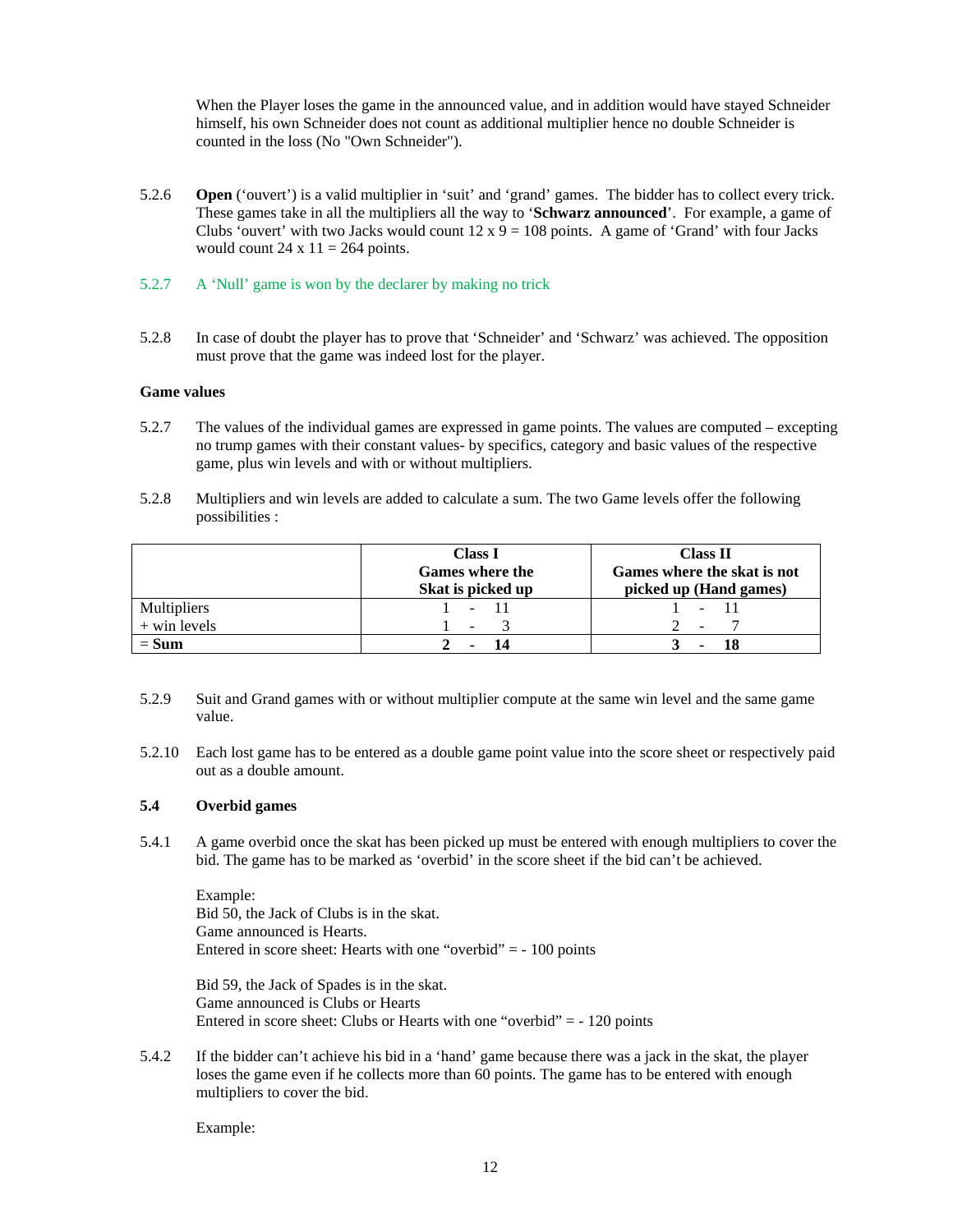Heart Hand without three Jacks was bid to 36 (maximum legal bid 40). The Jack of Clubs is in the skat. The game is lost (maximum bid was actually with one Jack hand two play three  $= 30$ ). Entered in score sheet: Without 3, game  $4 = 40$ , results in  $-80$  points

5.4.3 A game impossible to win due to an insufficient point level cannot be won due to rule infraction by an opposing player. Example: Schwarz without one can't be one because of a rule infraction by the opposition.

## **5.5 Game score sheet**

.

- 5.5.1 Every game has to be entered as won or lost with the game value for the bidder into the score sheet immediately after the game. The game values have to be added or subtracted to or from the previous point standing. Continuous computing of the score makes it possible to have an actual standing at all times.
- 5.5.2 In tournaments the games have to be marked with their basic value, multipliers, and game winning steps (e.g. 'Schneider', 'Schwarz'). 'Null' games are marked with their basic values.
- 5.5.3 Entry errors can only be corrected with the agreement of all players at the table. Otherwise rule SkWO 7.2.5 is in effect.
- 5.5.4 If playing for money, an agreement prior to the start of the series has to be set. The value per point could be 0 to 1 cent. Fractions are rounded up to the top. A lost game is rounded up prior to doubling the value.
- 5.5.5 At the end of the last round wins and losses my be computed as follows:

#### **Version 1**

This version can be used if the final plus points of all players exceed the minus points.

| <b>Player</b>                                    |        |        |        |        |
|--------------------------------------------------|--------|--------|--------|--------|
| Final points on the score sheet                  | $+196$ | $+33$  | - 12   | $+85$  |
| Four times the final points (with four players)  | $+784$ | $+132$ | - 48   | $+340$ |
| Sum of final points (Plus points - minus points) | $-302$ | $-302$ | $-302$ | $-302$ |
| Win or loss if played for 1 cent a point         | + 482  | $-170$ | $-350$ | $+38$  |

(The 302 points as a sum of final points are debts, which each player has. Therefore this sum has to be subtracted).

#### **Version 2**

| <b>Player</b>                                    | A      |        |         |        |
|--------------------------------------------------|--------|--------|---------|--------|
| Final points on the score sheet                  | $+44$  | $+33$  | $-420$  | $+130$ |
| Four times the final points (with four players)  | $+176$ | $+132$ | $-1680$ | $+520$ |
| Sum of final points (Plus points - minus points) | $+213$ | $+213$ | $+213$  | $+213$ |
| Win or loss if played for 1 cent a point         | $+389$ | $+345$ | - 1467  | $+733$ |

#### **Version 3**

| <b>Player</b>                            | A      |        |        | D      |
|------------------------------------------|--------|--------|--------|--------|
| Final points on the score sheet          | $+120$ | $-75$  | $+200$ | $-40$  |
| Comparison                               | $+195$ | $-195$ | $+80$  | $-160$ |
| AB, AC, AD, BC, BD, CD                   | - 80   | $-275$ | $+275$ | $+35$  |
|                                          | $+160$ | $-35$  | $+240$ | $-240$ |
| Win or loss if played for 1 cent a point | $+275$ | $-505$ | $+595$ | $-365$ |

If it is played for less than 1 cent the sum of the final points has to be divided by one half or one quarter.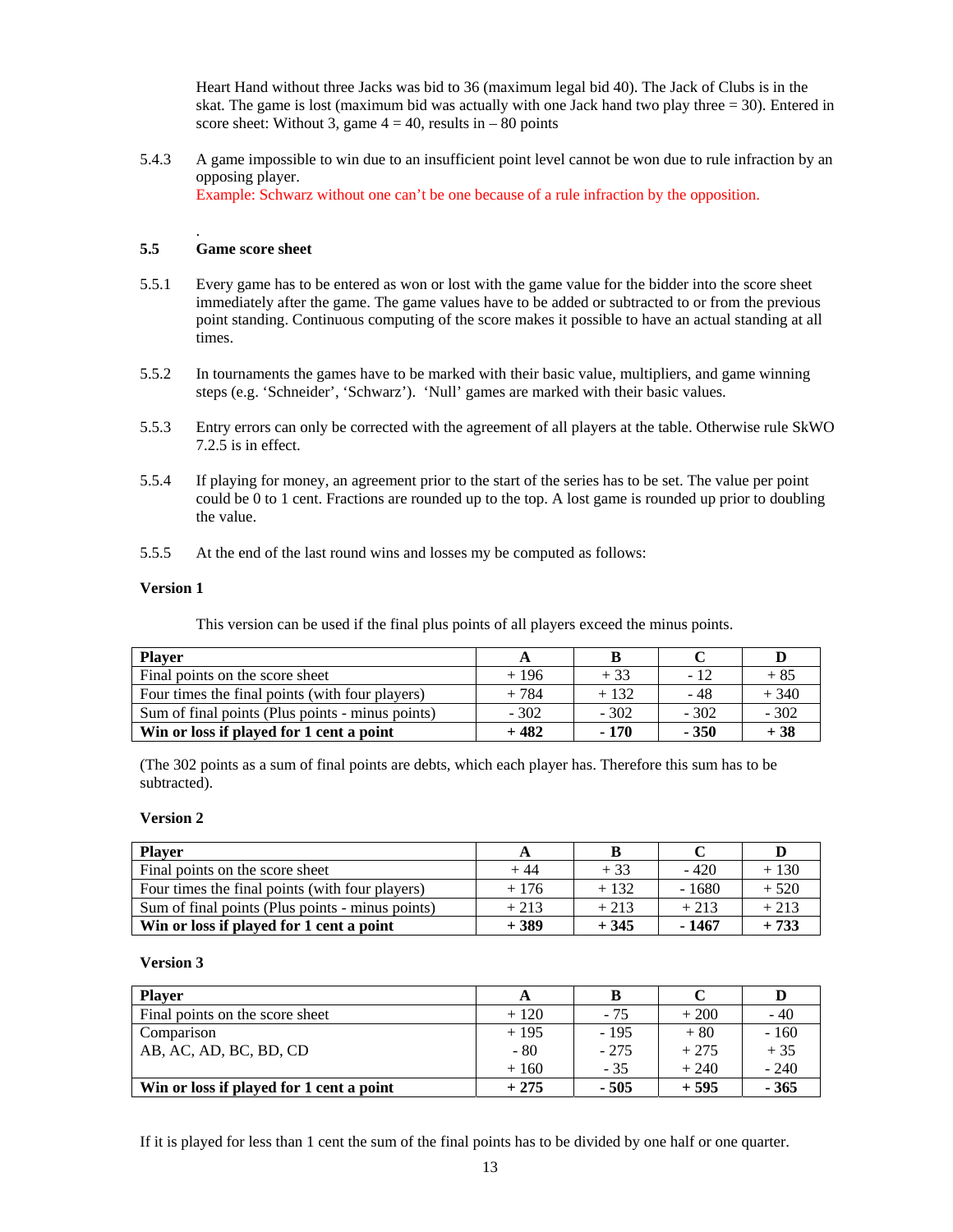## **5.6 Game Statement** (see 5.3.1)

| Game                   | alue<br>><br>Basic <sup>'</sup> | $Sum (Multipliers + win levels)$ |    |       |     |     |     |     |     |     |              |     |     |     |     |     |     |     |
|------------------------|---------------------------------|----------------------------------|----|-------|-----|-----|-----|-----|-----|-----|--------------|-----|-----|-----|-----|-----|-----|-----|
|                        |                                 | 2                                | 3  | 4     | 5   | 6   | 7   | 8   | 9   | 10  | 11           | 12  | 13  | 14  | 15  | 16  | 17  | 18  |
|                        |                                 | <b>Game Value</b>                |    |       |     |     |     |     |     |     |              |     |     |     |     |     |     |     |
| Diamonds               | 9                               | 18                               | 27 | 36    | 45  | 54  | 63  | 72  | 81  | 90  | 99           | 108 | 117 | 126 | 135 | 144 | 153 | 162 |
| <b>Hearts</b>          | 10                              | 20                               | 30 | 40    | 50  | 60  | 70  | 80  | 90  | 100 | 110          | 120 | 130 | 140 | 150 | 160 | 170 | 180 |
| <b>Spades</b>          | 11                              | 22                               | 33 | 44    | 55  | 66  | 77  | 88  | 99  | 110 | 121          | 132 | 143 | 154 | 165 | 176 | 187 | 198 |
| Clubs                  | 12                              | 24                               | 36 | 48    | 60  | 72  | 84  | 96  | 108 | 120 | 132          | 144 | 156 | 168 | 180 | 192 | 204 | 216 |
| Grand                  | 24                              | 48                               | 72 | 96    | 120 | 144 | 168 | 192 | 216 | 240 |              |     |     |     |     |     |     |     |
| Grand                  |                                 |                                  |    |       |     |     | 192 | 216 | 240 | 264 |              |     |     |     |     |     |     |     |
| 'Ouvert'               | 24                              |                                  |    | (with |     |     |     | 2   | 3   | 4   | multipliers) |     |     |     |     |     |     |     |
| 'Null'                 |                                 |                                  | 23 |       |     |     |     |     |     |     |              |     |     |     |     |     |     |     |
| 'Null' 'Hand'          |                                 |                                  | 35 |       |     |     |     |     |     |     |              |     |     |     |     |     |     |     |
| 'Null' 'Ouvert'        |                                 |                                  | 46 |       |     |     |     |     |     |     |              |     |     |     |     |     |     |     |
| 'Null' 'Ouvert' 'Hand' |                                 |                                  | 59 |       |     |     |     |     |     |     |              |     |     |     |     |     |     |     |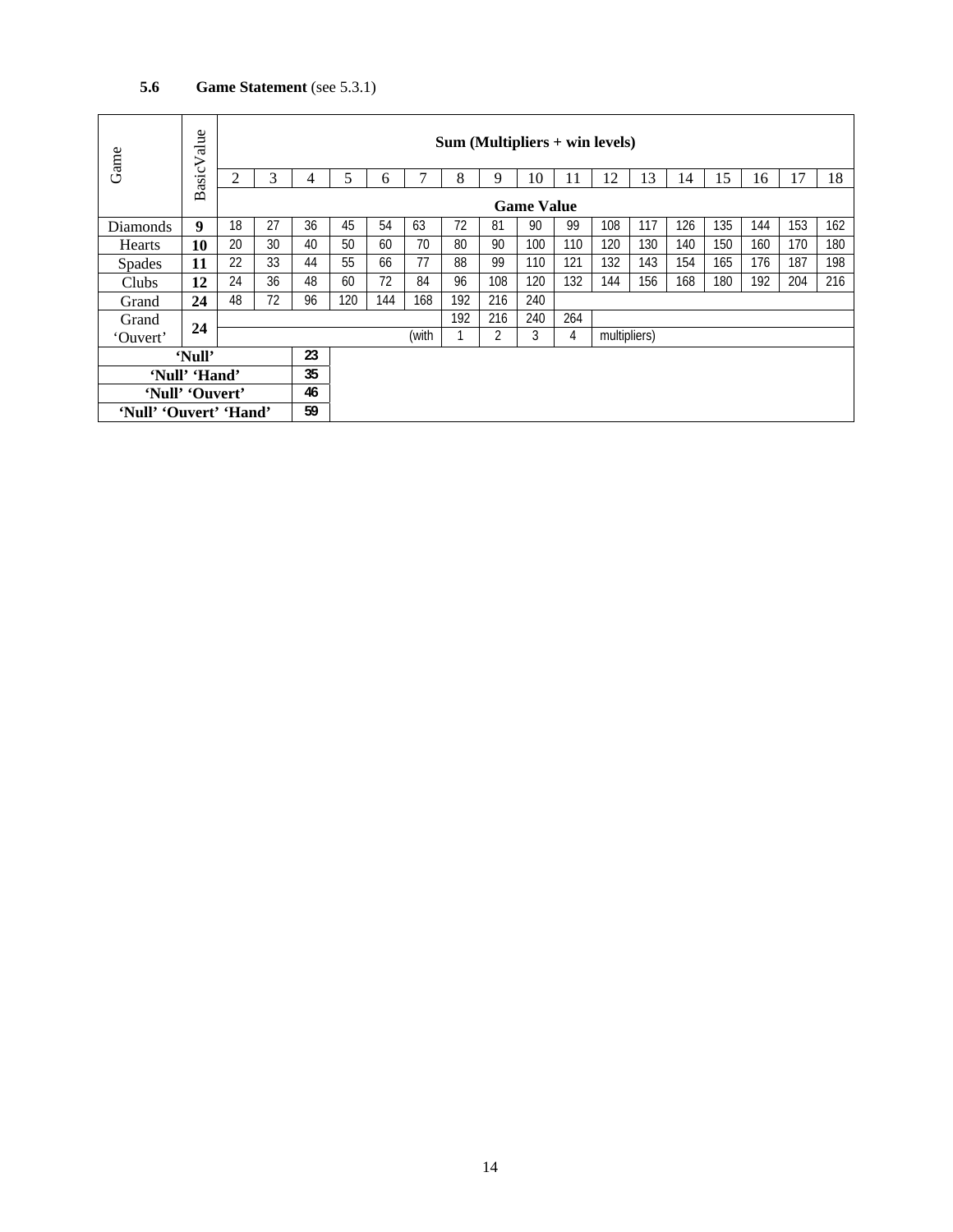# Tournament Game Order

## **1.0 General**

- 1.1 Tournaments are functions organized by clubs or individuals. The purpose is to bring all players together to play a peaceful game of Skat.
- 1.2 It is a way to ensure that Skat is played by the rule and regulations set down in the Skat Order. This will help keep the game consistent and eliminate opportunities for abuse or unfair game practices.
- 1.3 Age and occupational differences are eliminated at the skat table. The result of competitive game terms and the individual game development always connects varying people and parties with each other. The pleasure a person achieves through the gathering of difficult tricks and games, acknowledgement of others and one's own thinking error will trigger both desired and undesired feelings, associated socially acceptable standards and morals should regulate the remarks made. The competition of the game of Skat promotes and establishes character and personality. It also promotes community thinking.
- 1.4 Skat tournaments may be open to the general Skat public or restricted to participants by invitation or to a limited number of players only (associations, clubs, qualification and final plays).
- 1.5 The tournament is played under the organizer advertisement. It is played for individual prestige, money, trophies or merchandise, in both single and team competition.

## **2.0 Legal Questions**

- 2.1 Regarding Skat tournaments: local, state, provincial or national gaming regulations should be obtained and adhered to.
- 2.1.1 Tournament regulations state rights and obligations for participants. The regulations are considered contract-like and are binding for the organizer and participants alike.
- 2.2 The organizer and his executive run the tournament.
- 2.3 Tournaments are run in a business-like manner.

## **3.0 Organizer**

- 3.1 The organizer has to identify themselves in their advertisements.
- 3.2 The executive or committee organizer can do the running of a tournament. To settle complaints and arguments referees are appointed. Such persons should preferably be accredited referees, or at least persons who are fully familiar with the Order of Skat and Tournament Rules and regulations. He should be respected by players and be able to come to a quick and fair decision.
- 3.3 The organizer and executive are responsible for the following of rules and regulations of the skat order. The tournament organizer sets conditions, prize schedule and is responsible for the running of the tournament. A statement of accounting must be made available. The organizer alone is responsible for awarding prizes.
- 3.4 If a tournament cannot be played to its conclusion or runs into any unforeseen problems, like not enough participants, the organizer and his executive are still responsible. This means they either have to refund the entry fee or pay on a percentage of the prize money.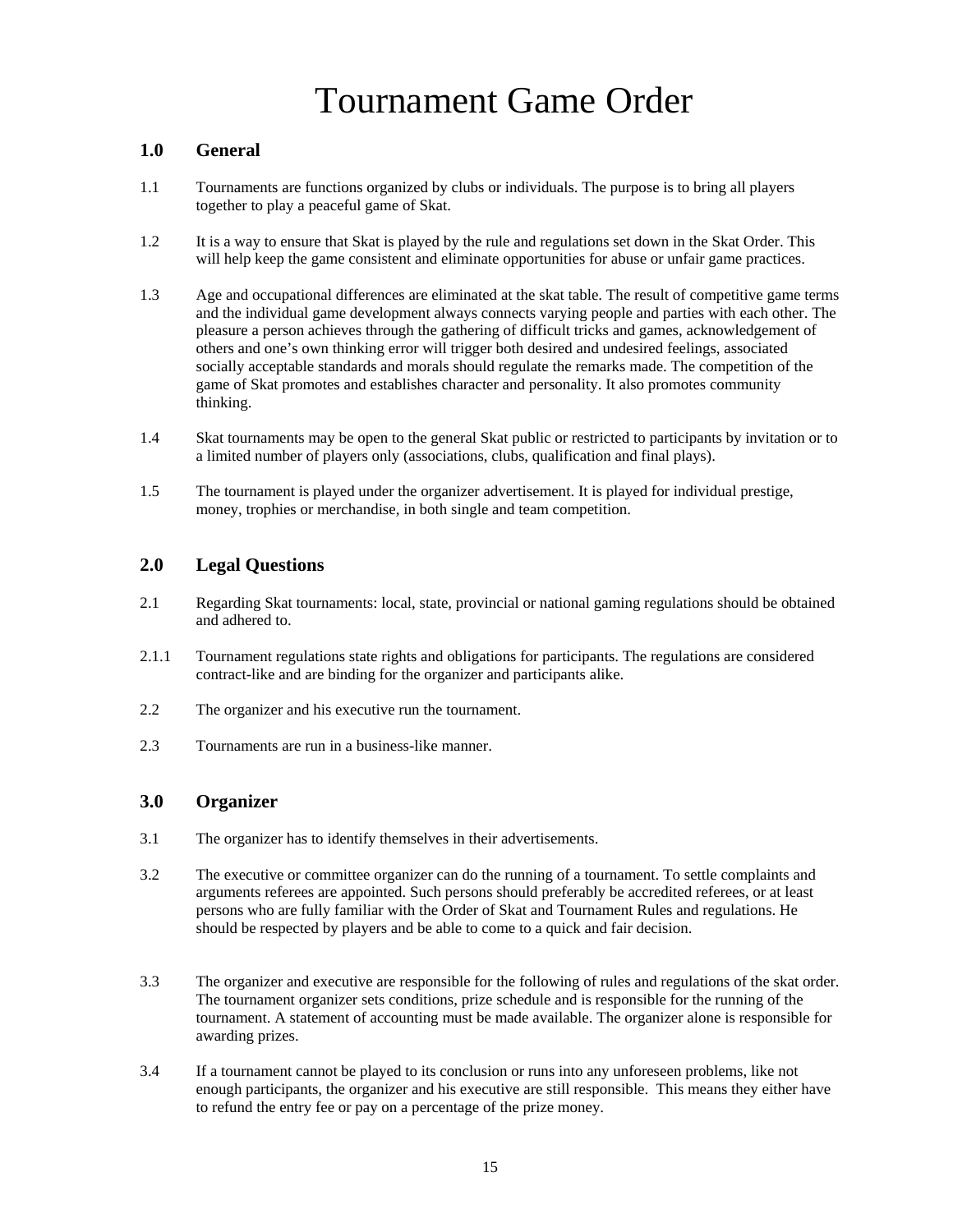## **4.0 Participant**

- 4.1 The right to play is established by acquiring a non-transferable start card or is named in the participant's list. Only after paying the entry fees are both parties obligated.
- 4.2 Every participant is obligated to follow all the rules and regulations in the skat order. He has to familiarize himself with the tournament conditions. He should play and conduct himself in a way which does not create a problem.
- 4.3 The organizer and committees reserve the right to expel any player from the tournament who arbitrarily infringes on rules and regulations and/or behaves in an unruly manner. The entry fee is nonrefundable. Entry to a new competition can be denied. The organizer has the right to ban a participant from a tournament without stating reasons.
- 4.4 Organizers and members of the executive are allowed to participate in the tournament if the running of the same is assured.

#### **5.0 Performance Assessment**

5.1 The performance of participants is awarded as follows: Game points achieved and number of games played as listed on the score sheet is totaled. For each won game 50 points are awarded to the player. For each lost game, the player loses 50 points. At a table with 3 players, the opposition players are awarded 40 points for each lost game. At a table with 4 players, the opposition players are awarded 30 points for each lost game. The sum of the game points, plus the sum for the lost games of the opponents plus the sum of the won minus the lost bonus points is the performance.

#### **Assessment formula**

Game Points  $+$  number of games  $+$  lost games from the other players  $=$  performance If two players achieve the same end result, the player with the most won games ranks ahead. If at this time it is still a tie, the lesser amount of lost games decides. Should this still amount to the same score a draw decides the winner.

Example at a 4 player table: Player A: Final Score 937 points, 18 games won, 3 games lost. Players B, C, D together lost a total of 14 games.

Adding the points on a score sheet:

| Game Points                             | 937                  | 937 |
|-----------------------------------------|----------------------|-----|
| Won Games                               | 18                   |     |
| - Lost Games                            | $\frac{3}{2}$        |     |
|                                         | 15X50                | 750 |
| Opposition Lost Games 14 x 30<br>$^{+}$ |                      | 420 |
|                                         | Total Score $= 2107$ |     |

5.2 The assessment of tournaments, which are scored only by game points in order to establish a result, is changed to the **Performance Assessment** system. No longer a number of big games are the only deciding factor in the final outcome, as a multitude of small games make a significant difference and reward the player. Also the good play of opposition players in forcing a loss from the player is rewarded under this system. It also compensates the player who may have lost a chance to play a game due to overbidding by other players.

## **6.0 Tournament Game Plan**

6.1 The tournament plan should be short but complete. It has to be in accordance with the skat order and be precise and clear without being conflicting or subject to misinterpretation.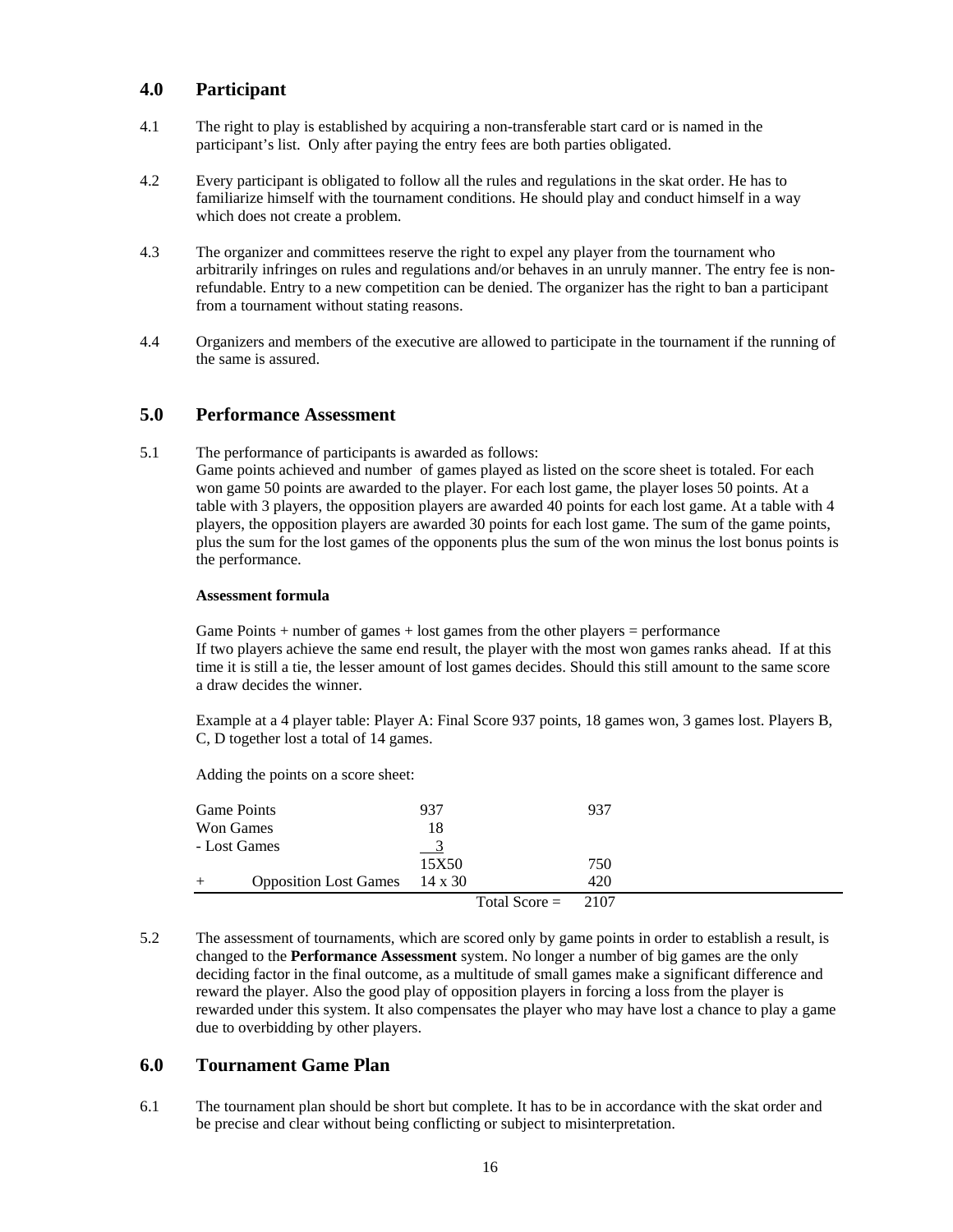6.2 The following information has to be included:

## **A. General**

- a) Organizer
- b) Entry Fees
- c) Number of Series
- d) Number of Players at a Table
- e) Distribution of the Money
- f) The right to expel players
- g) Arbitration committee (see SkO 4.5.10, SkWO 7.3.2 and 7.3.3
- h) Signature

## **B. Game Condition**

- a) The rules and regulations in the skat order replaces arbitrarily made decisions about the game.
- b) Supervised regulation
- c) Penalty regulation
- d) Keeping of Score Sheet
- e) Game Fee (per point)
- f) Game Material (new cards only, supplied by the organizer)
- 6.3 The tournament game plan has to be posted and available at all times to all participants during the tournament.

## **7.0 Running of a Tournament**

## **7.1 Seating**

- 7.1.1 The appointing of the seating is done by the organizer or by drawing a table place card. Every table has four seats. Only a maximum of three tables with three players on each is permitted.
- 7.1.2 The assigned table seat cannot be traded except by the organizer otherwise the player can be banned from play.
- 7.1.3 The assigned table seat must be retained until the of a series.
- 7.1.4 The table place card is only valid in the series in which it was drawn or given.
- 7.1.5 Only players with the right table start cards are permitted at the table. It is not permitted for "Kibitze" to 'hang around' at the game table.

## **7.2 Game Score Sheet**

- 7.2.1 Each game must be correct, complete and clearly entered into the score sheet.
- 7.2.2 The player at seat 1 is usually the scorekeeper. In rare cases and with permission of the organizer a different player at the table can keep score. Every player at the table is responsible for correct marking of the score sheet. The score sheet has to be visible, available at all times and checked by every player. The dealer should always check to see if the game before was entered correctly.
- 7.2.3 The score sheet becomes a document with the signatures of all players.
- 7.2.4 The organizer has the right to:
	- a) Check the score sheet at any time
	- b) Poor or badly marked and unidentifiable score sheets can be declared as invalid.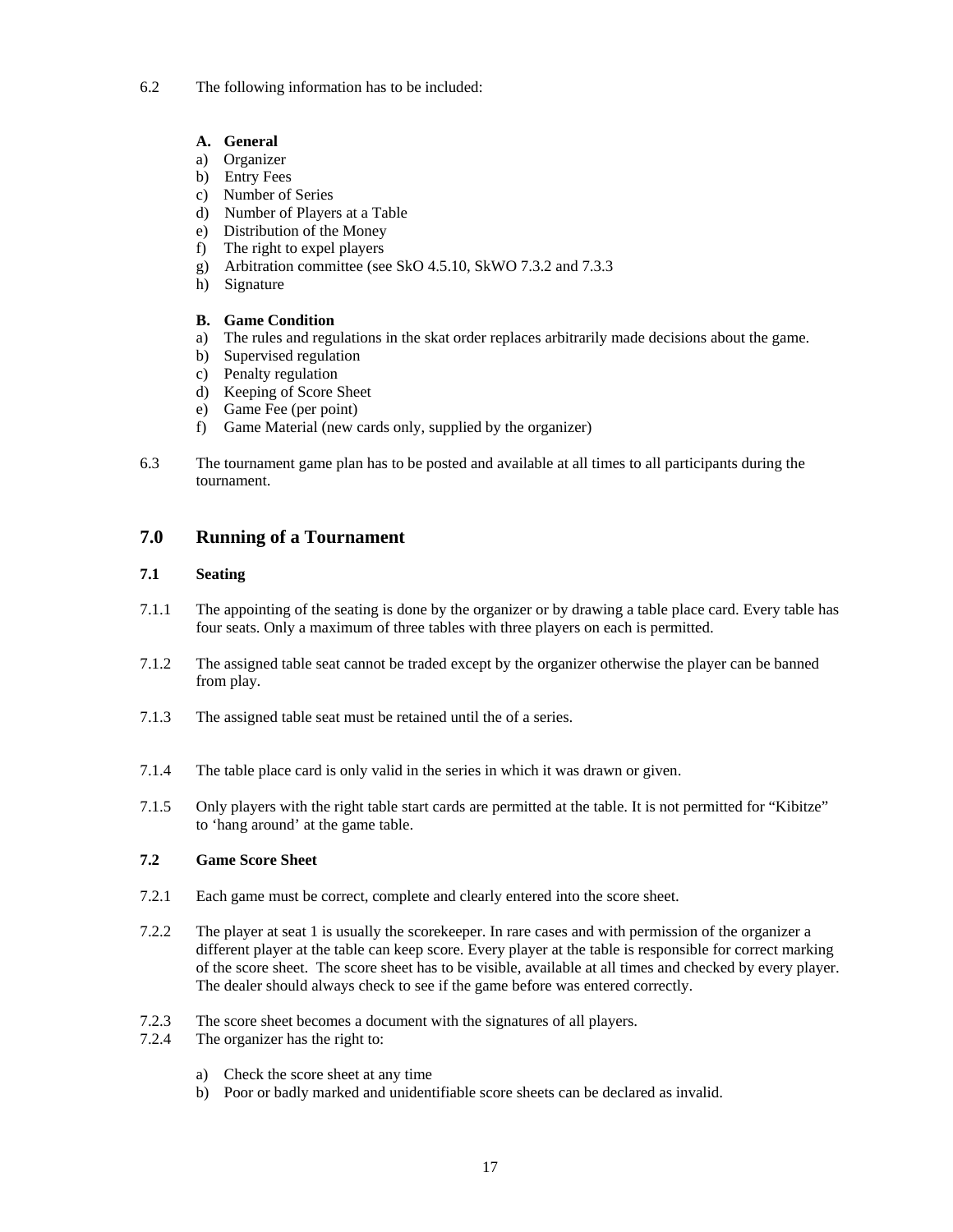7.2.5 Improper entries into score sheets can be corrected by the organizer using the lowest point value. If all players agree, results can be corrected on the score sheet (see SkO 5.5.3).

#### **7.3 Course of the Tournament**

- 7.3.1 Rules and regulations under the Skat Order govern the course of a tournament.
- 7.3.2 The tournament organizers and their appointed referees in accordance with the rules and regulations in the Skat Order settle disagreements and arguments.
- 7.3.3 Objections or protests against a decision made by the tournament organizer or referees can be done in writing to an argument settling jury. Only cases concerning rule technicalities will be handled and decided upon. Civil law courts may not be concerned with such matters (see SkO 4.5.10 and SkWO 7.3.2).

#### **7.4 End of the Tournament**

- 7.4.1 At the end of a tournament the score sheets and start cards are to be returned to the tournament organizers. A participant only then qualifies for any available prizes.
- 7.4.2 Participants finished playing are prohibited from "hanging around" and kibitzing at tables where games are still in progress.
- 7.4.3 After completion of computing the tournament results, the prizes and awards presentation begins. If an absent player requests to have a prize sent or delivered, the player must carry the expenses.
- 7.4.4 The organizer retains all score sheets, start cards and any other document for a period of 6 months.

## **8.0 Game Rules**

- 8.1 The game is strictly played by the Skat Order.
- 8.2 The dealing of cards is 3, 2 Skat, 4 cards and then 3.
- 8.3 Cutting of the cards must be of at least **four** cards are cut or left on the table.
- 8.4 The playing is strict. Playing out wrong or not following suit or trump ends the game. If it is not already won, it is won in favor of the innocent party.
- 8.5 The dealer cannot look at the skat. The dealer is not allowed to look into the cards of the left **and** right neighbor. He can only look in one hand, which is **not a right**, only a privilege given by a player.
- 8.6 Taking a second look at a trick or mixing tricks is prohibited. Every trick has to be collected.
- 8.7 Null counts 23. Null 'Hand' 35, Null 'Ouvert' 46 and Null 'Ouvert' 'Hand' 59. Grand value is 24, and its minimum value is 48 (with or without one). The ground value for a Grand 'Ouvert' is also 24, therefore with 4 multiplying Jacks, the value is 264.
- 8.8 Schneider is 30 points for either party.
- 8.9 In open games ('ouvert') the player must lay all ten cards on the table. Every trick is played open. In 'suit' and 'Grand' games the player must take all the tricks to win. In 'Null' games he mustn't make a single trick.
- 8.10 Games where the skat was looked at can only be played in three ranks. Game, Schneider and Schwarz. In 'hand' games seven winning ranks exist: Game, Hand, Schneider, Announced Schneider, Schwarz, Announced Schwarz and Open (Ouvert). **For each lost game the double number of game points has to be entered and deducted**.